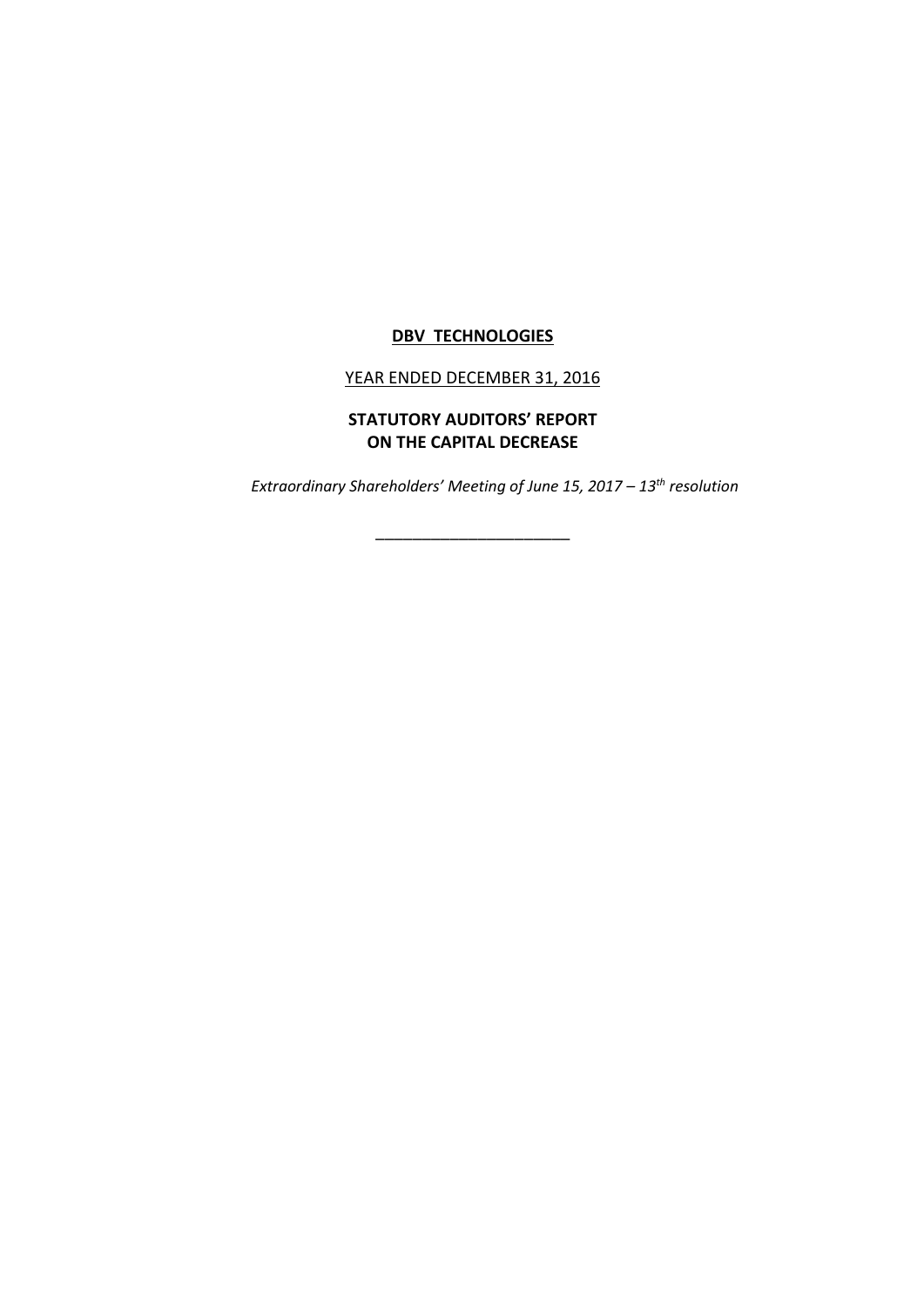## **S.A. DBV TECHNOLOGIES**

Address: 177-181 avenue Pierre Brossolette 92 120 MONTROUGE

\_\_\_\_\_\_\_\_\_\_\_\_\_\_\_

*Statutory auditors' report on the capital decrease*

*Extraordinary Shareholders' Meeting of June 15, 2017 – 13th resolution*

*This is a free translation into English of the statutory auditors' report issued in French and is provided solely for the convenience of English speaking readers. This report should be read in conjunction and construed in accordance with French law and professional auditing standards applicable in France.*

To the Shareholders,

In our capacity as Statutory Auditors of your Company and in accordance with the procedures set forth in Article L.225-209 of the French Commercial Code (*Code de Commerce*) regarding decreases in share capital by cancellation of shares purchased, we hereby report to you on our assessment of the reasons for and the terms and conditions of the proposed decrease in share capital.

Shareholders are requested to confer all necessary powers on the Board of Directors, for a period of 26 months as from the date of this shareholders' meeting, to cancel, up to a maximum of 10% of its share capital, the shares purchased by the Company pursuant to the authorization to purchase its own shares under the provisions of the aforementioned article.

We conducted the procedures that we deemed necessary in accordance with the professional guidelines of the French National Institute of Statutory Auditors (*Compagnie Nationale des Commissaires aux Comptes*) relating to this engagement. These procedures consisted in verifying the fairness of the reasons for and the terms and conditions of the proposed decrease in share capital, which does not undermine shareholder equality.

We have no comments to make on the reasons for and the terms and conditions of the proposed decrease in share capital.

> ANGERS and NEUILLY-SUR-SEINE, May 19, 2017 The Statutory Auditors